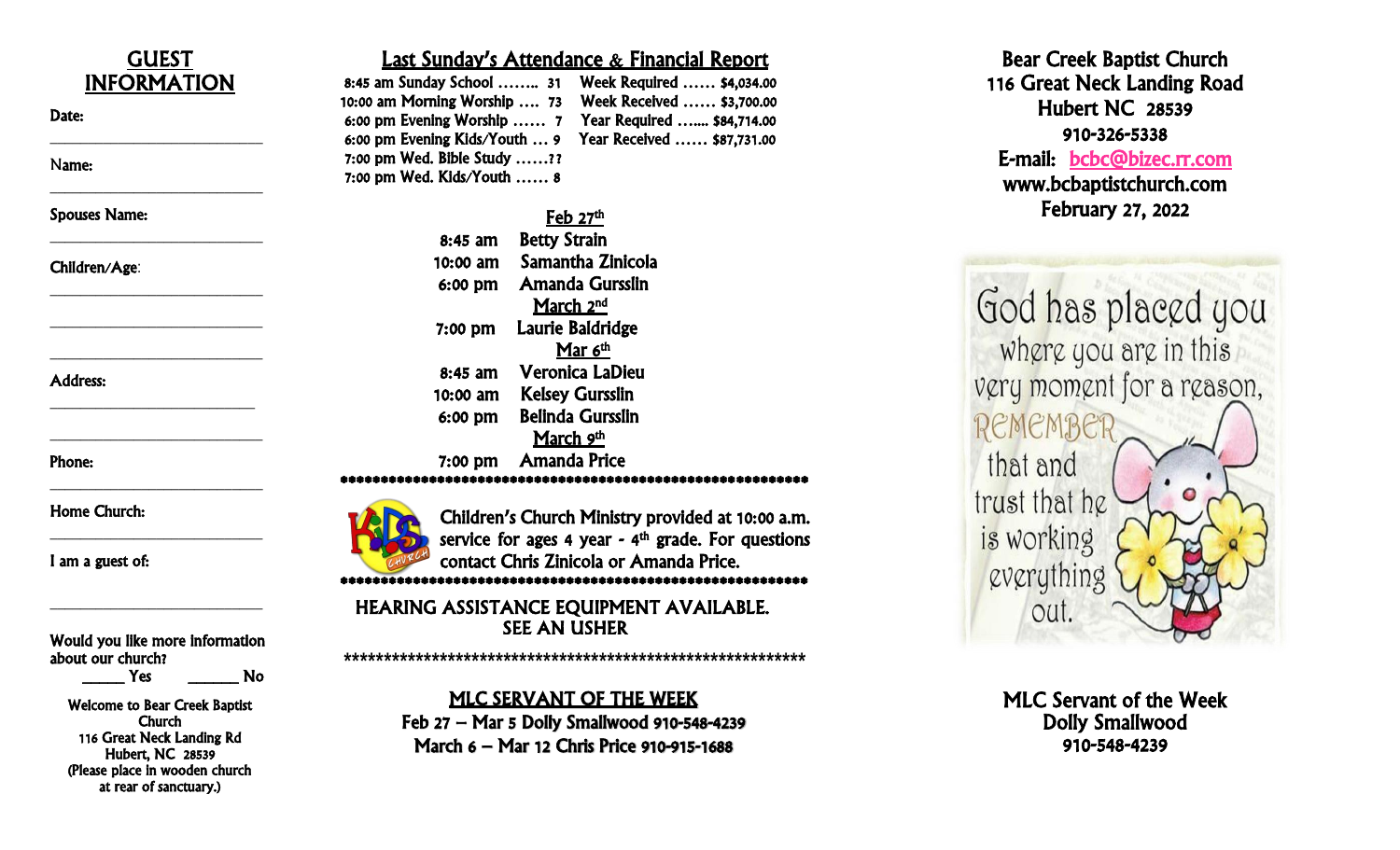### Bear Creek Baptist Church 10:00 am

Prelude…..………………………………………………...

Call to Worship. "Jesus, Name Above All Names"… Choir

Song…….……………….. "He Lives"……………….. 262

Announcements/Prayer………………………... Chris Price

Song/Offerings……… "Seek Ye First" ………... Overhead

Special Music……. "Firm Foundation"…………….. Choir

Message……………………………………. Chris Zinicola

Invitation Song… "Have Thine Own Way, Lord" ……. 480

Benediction……………………………... Dolly Smallwood

Postlude…………………………………………………...



**CURRENT REQUESTS ONGOING NEEDS** Phil & Christina Crawley **Don Collins**<br> **Phil & Mary Dowless** Barbara Hathaway John & Mary Dowless **Barbara Hathaway** Barbara Hathaway Bennis Haynes Family Dennis Haynes Family Debbie Humphrey<br>
Andy Jarman Mathematic Keith & Connie Joe & Dionne Lofton Family Betty Rochelle<br>Mary Murphy Mike Toms Mary Murphy **Mike Toms**<br> **Keith & Nancy Murphy Scott Cody Whaley** Keith & Nancy Murphy<br> **Sargent Family\*** Camron Yopp **Sargent Family\*** Camron Yopp<br>Tames Tarwater **Campion Computer** Phyllis Young **James Tarwater** 

Keith  $\&$  Connie Richardson

HOSPITAL NURSING HOME/REHAB

J.B. Cannon Shirley Gillette

#### SENIOR ADULT/SHUT- IN

Janice Morton Gail Weir

Sarah Bancroft Jack & Lu Bauer Linzey Bell Daisy Burns Darwin Chivers Jessie Eason Judy Goad Lucille Jarman Milton/Cathy Kale Abe Lincoln Kathy Martinez Linda Matthews

Unless names are resubmitted it will remain on the Prayer List for only one month. \*Indicates newly added to the list.

## **PRAYER REQUESTS**

|       | DATE: _______________________                                                                                              |                                                                            |
|-------|----------------------------------------------------------------------------------------------------------------------------|----------------------------------------------------------------------------|
|       |                                                                                                                            |                                                                            |
|       |                                                                                                                            |                                                                            |
|       | the control of the control of the control of the control of the control of<br>NAME: _________________________              |                                                                            |
|       | NEED: ___________________                                                                                                  |                                                                            |
|       | the control of the control of the control of the control of the control of the control of<br>NAME: _______________________ |                                                                            |
|       | <u>NEED:____________________</u>                                                                                           |                                                                            |
|       | Prayer requested by:                                                                                                       | the control of the control of the control of the control of the control of |
|       | (Please give contact information)                                                                                          |                                                                            |
|       | Would you like your request                                                                                                |                                                                            |
|       | listed on the bulletin Prayer                                                                                              |                                                                            |
| List? |                                                                                                                            |                                                                            |
|       | ______ Yes ______ No<br>Anyone wishing to place a name on                                                                  |                                                                            |
|       | the Prayer Chain during the week                                                                                           |                                                                            |
|       | should contact the church at                                                                                               |                                                                            |

**910-326-5338 or email [bcbc@bizec.rr.com](mailto:bcbc@bizec.rr.com) .**